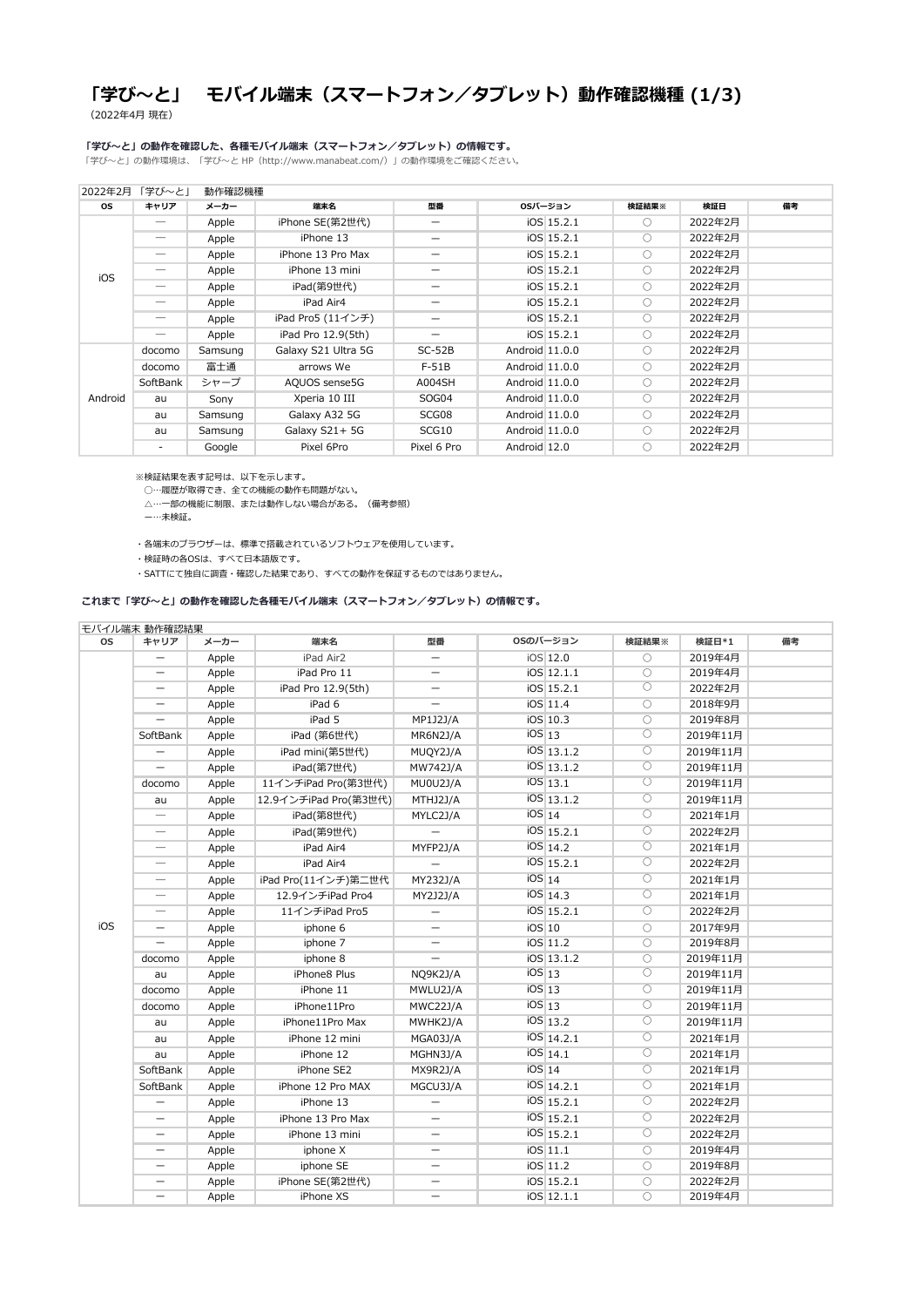# **「学び~と」 モバイル端末(スマートフォン/タブレット)動作確認機種 (2/3)**

(2022年4月 現在)

#### **「学び~と」の動作を確認した、各種モバイル端末(スマートフォン/タブレット)の情報です。**

「学び~と」の動作環境は、「学び~と HP(http://www.manabeat.com/)」の動作環境をご確認ください。

## **OS キャリア メーカー 端末名 型番 検証結果※ 検証日\*1 備考** docomo シャープ AQUOS EVER SH-02J Android 6.0.1 ○ 2017年9月 docomo シャープ AQUOS R SH-03J Android 7.1.1 ○ 2017年9月 docomo │ シャープ │ AQUOS sense │ SH-01K │ Android 7.1.2 │ ○ 2018年5月 docomo シャープ AQUOS sense4 SH-41A Android 10.0 ○ 2021年1月 SoftBank シャープ | AQUOS sense5G | A004SH | Android 11.0.0 | ○ 2022年2月 docomo Sony Xperia XZ SO-01J Android 6.0.1 ○ 2017年9月 docomo Sony Xperia XZ Premium SO-04J Android 7.1.1 ○ 2017年9月 docomo Sony Xperia XZ1 Compact SO-02K Android 8.0.0 ● 3018年5月 docomo Sony Xperia XZ2 Premium SO-04K Android 8.0.0 ● 3018年9月 docomo | Sony | Xperia XZ3 | SO-01L | Android 9 | ○ 2019年4月 docomo | Sony | Xperia 5Ⅱ | SO-52A | Android 10.0 | ○ 2021年1月 docomo 富士通 | arrows Tab | F-04H | Android 6.0.1 | ○ 2017年9月 docomo 富士通 | arrows Be | F-05J | Android 7.1.1 | ○ | 2017年9月 docomo 富士通 arrows NX F-01K Android 7.1.1 ○ 2018年5月 docomo 富士通 arrows Tab F-02K Android 7.1.1 ○ 2018年5月 docomo 富士通 → arrows Be → F-04K → Android 8.1.0 → ○ 2018年9月 docomo 富士通 Raku-Raku SMART PHONE me F-01L Android 8.1.0 ● ○ 2019年4月 docomo | 富士通 | arrows 5G | F-51A | Android 10.0 | ○ | 2021年1月 docomo 富士通 → arrows We → F-51B → Android 11.0 → ○ 2022年2月 docomo | Samsung | Galaxy S8 | SC-02J | Android 7.0 | 2017年9月 docomo | Samsung | Galaxy Feel2 | SC-02L | Android 8.1.0 | ○ 2019年4月 docomo Samsung Galaxy Note20 Ultra 5G SC-53A Android 10.0 ○ 2021年1月 docomo Samsung Galaxy A21 SC-42A Android 10.0 ○ 2021年1月 docomo Samsung Galaxy S21 Ultra 5G SC-52B Android 11.0 (2022年2月 docomo LG LG style L-03K Android 8.1.0 ○ 2018年9月 au シャープ AQUOS U SHV37 Android 6.0.1 ○ 2017年9月 au | シャープ | AQUOS sense2 | SHV43 | Android 8.1.0 | ○ | 2019年4月 au │ Sony │ Xperia XZ1 │ SOV36 │ Android 8.0.0 │ ○ │ 2018年5月 au │ Sony │ Xperia 10 III │ SOG04 │ Android 11.0.0 │ ○ │ 2022年2月 au | 京セラ | Qua phone | KYV37 | Android 5.1.1 | ○ | 2017年9月 au | 京セラ | rafre | KYV40 | Android 7.0 | 2017年9月 au │ 京セラ │ Qua phone QX │ KYV42 │ Android 7.1.1 │ ○ │ 2017年9月 au | 京セラ | Qua tab QZ8 | KYT32 | Android 7.1.2 | ○ 2018年5月 au | 京セラ | Qua tab QZ10 | KYT33 | Android 7.1.2 | ○ 2018年9月 au │ 京セラ │ URBANO V04 │ KYV45 │ Android 9 │ ○ │ 2019年4月 au | 京セラ | TORQUE G04 KYV46 | KYV46 | Android 9.0 | ○ | 2019年11月 au │ LG │ isai Beat │ LGV34 │ Android 7.0 │ ○ 2017年9月 au LG it it LGV36 Android 8.1.0 0 2019年4月 au | HTC | HTC 10 | HTV32 | Android 6.0.1 | ○ 2017年9月 au Samsung Galaxy Note8 SCV37 Android 7.1.1 ○ 2018年5月 au Samsung Galaxy S9 BSCV38 Android 8.0.0 BSC 3018年9月 au Samsung Galaxy Note 10+ SCV45 Android 9.0 | ○ 2019年11月 モバイル端末 動作確認結果 **OSのバージョン** Android

|         | au       | Samsung | Galaxy A20 SCV46    | SCV <sub>46</sub> | Android <sup>9.0</sup>   | 0               | 2019年11月 |  |
|---------|----------|---------|---------------------|-------------------|--------------------------|-----------------|----------|--|
|         | au       | Samsung | Galaxy A32 5G       | SCG08             | Android 11.0             | $\left(\right)$ | 2022年2月  |  |
|         | au       | Samsung | Galaxy A51 5G       | SCG07             | Android 10.0             | O               | 2021年1月  |  |
|         | au       | Samsung | Galaxy S21+ 5G      | SCG10             | Android 11.0             | О               | 2022年2月  |  |
|         | au       | Huawei  | nova 2              | HWV31             | Android <sup>7.0</sup>   | $\bigcirc$      | 2018年5月  |  |
|         | au       | Huawei  | P20 lite            | HWV32             | Android 8.0.0            | $\bigcirc$      | 2018年9月  |  |
|         | SoftBank | シャープ    | AQUOS ea            | 606SH             | Android 7.0              | $\left(\right)$ | 2017年9月  |  |
|         | SoftBank | シャープ    | AQUOS R compact     | 701SH             | Android 8.0.0            | О               | 2018年5月  |  |
|         | SoftBank | シャープ    | AQUOS sense basic   | 702SH             | Android 8.0.0            | 0               | 2018年5月  |  |
|         | SoftBank | シャープ    | Simple Smartphone 4 | 704SH             | Android 8.0.0            | 0               | 2018年9月  |  |
| Android | SoftBank | シャープ    | AQUOS R2            | 706SH             | Android 8.0.0            | О               | 2018年9月  |  |
|         | SoftBank | シャープ    | AQUOS R2 compact    | 803SH             | Android <sup>9</sup>     | О               | 2019年4月  |  |
|         | SoftBank | Sony    | Xperia XZ           | 601SO             | Android 6.0.1            | О               | 2017年9月  |  |
|         | SoftBank | Sony    | Xperia XZs          | 602SO             | Android <sup>7.1.1</sup> | $\bigcirc$      | 2017年9月  |  |
|         | SoftBank | Sony    | Xperia5 901SO       | 901SO             | Android <sup>9.0</sup>   | $\bigcirc$      | 2019年11月 |  |
|         | SoftBank | Lenovo  | Lenovo TAB5         | 801LV             | Android <sup>9.0</sup>   | $\left(\right)$ | 2019年11月 |  |
|         | SoftBank | Huawei  | Mate 20 Pro         | LYA-L09           | Android <sup>9</sup>     | $\left(\right)$ | 2019年4月  |  |
|         | SoftBank | 京セラ     | DIGNO F             | 503KC             | Android 6.0.1            | $\bigcirc$      | 2017年9月  |  |